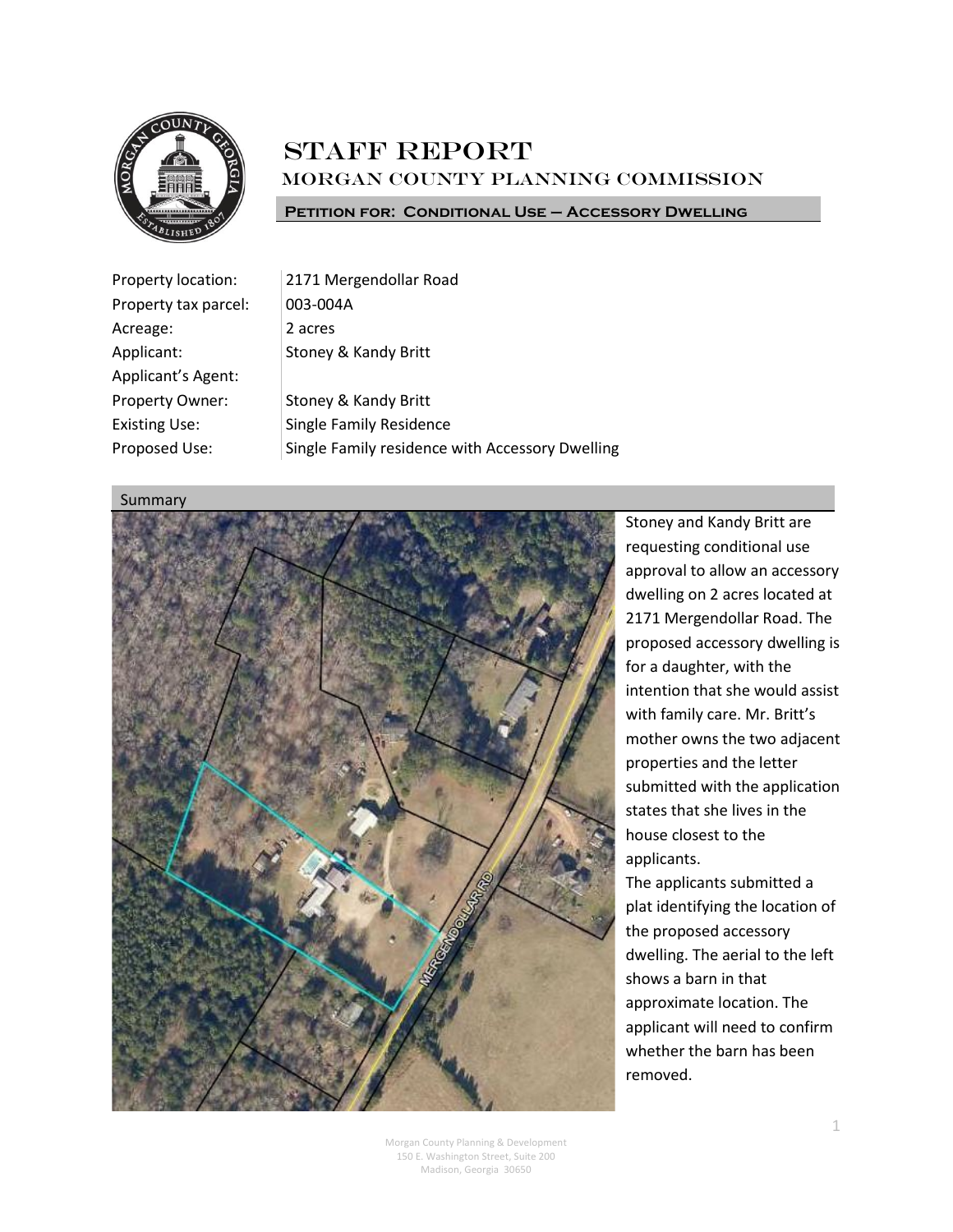

Applicant submitted plat showing proposed location.

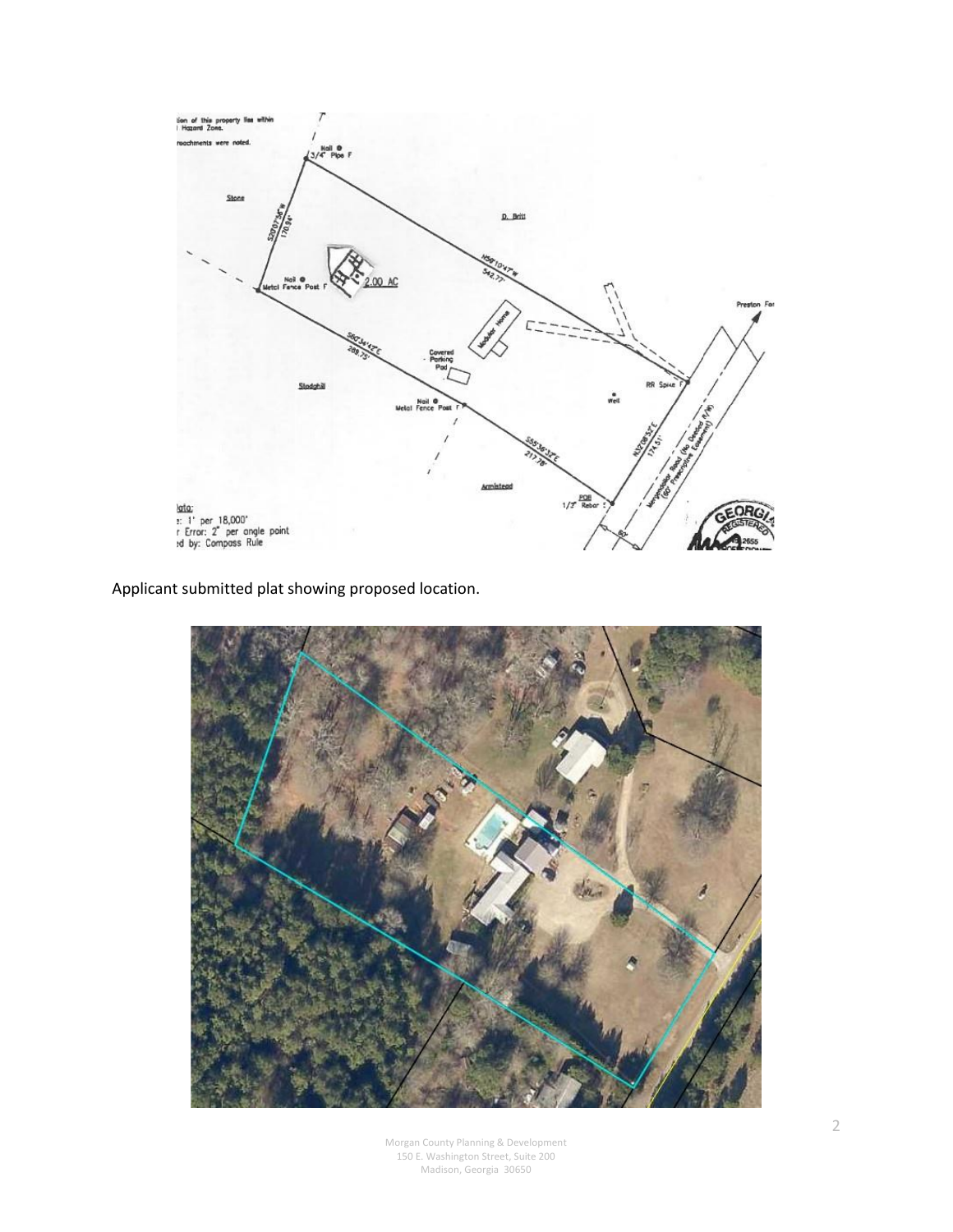The applicants submitted a floorplan and elevations showing a 788 square foot cottage with 2 bedrooms. The size meets the Morgan County Zoning Ordinance regulations for an accessory dwelling. The decks shown on the plan are not covered and will not count towards the 1000 square footage maximum. The location of the proposed accessory dwelling will necessitate a shared driveway, which is also shared with the applicant's mother next door. The applicant will need to acknowledge that the accessory dwelling will require a shared address and electrical service.



The existing house is a manufactured home with additions. It is architecturally different that the proposed accessory dwelling. The Morgan County Zoning Ordinance requires that the design of the accessory dwelling be consistent with the primary dwelling. Similar exterior materials and colors may assist with compatibility but will not change the differing architectural styles. The applicant stated to Staff that the additions to the primary dwelling do not already contain an accessory dwelling.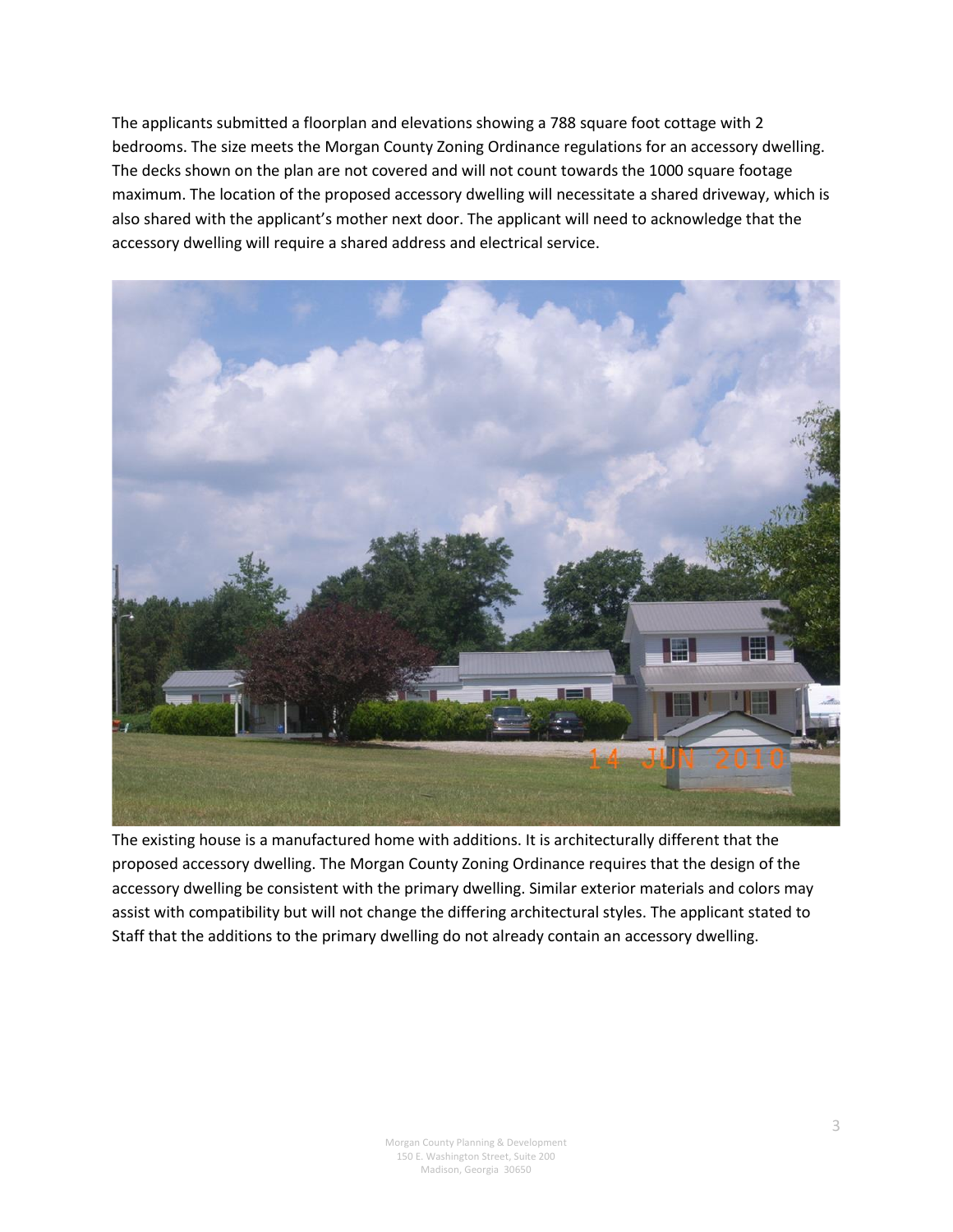#### Criteria for Consideration

Section 21.3.1 Required Findings from Conditional Use Approval from the Morgan County Zoning Ordinance:

- 1. Adequate provision is made by the applicant to reduce any adverse environmental impacts of the proposed use to an acceptable level;
- 2. Vehicular traffic and pedestrian movement on adjacent streets will not be substantially hindered or endangered;
- 3. Off-street parking and loading, and the entrance to and exit from such parking and loading, will be adequate in terms of location, amount and design to service the use;
- 4. Public facilities and utilities are capable of adequately serving the proposed use;
- 5. Granting the request would not be an illogical extension of a use which would introduce damaging volumes of (1) agricultural, (2) commercial, (3) industrial, or (4) high density apartment use into a stable neighborhood of well-maintained single family homes, and likely lead to decreasing surrounding property values, neighborhood deterioration, spreading of blight, and additional requests of a similar nature which would expand the problem;
- 6. Granting the request would not lead to congestion, noise and traffic hazards or overload public facilities, current or planned;
- 7. Granting the request would conform to the general expectation for the area population growth and distribution according to the Comprehensive Land Use Plan;
- 8. Granting the request would not lead to a major negative change in existing (1) levels of public service, (2) government employees or (3) fiscal stability;
- 9. Granting the request would not have a "domino effect," in that it becomes the opening wedge for further rapid growth, urbanization or other land-use change beyond what is indicated in the Comprehensive Land Use Plan.

#### Staff Comments

The application meets the intent of the Accessory Dwelling regulations with regard to family care. The size and shared driveway are compliant, but the applicant should confirm the shared address and electrical service. The Planning Commission will need to make a determination on whether the differing architectural styles will be an issue.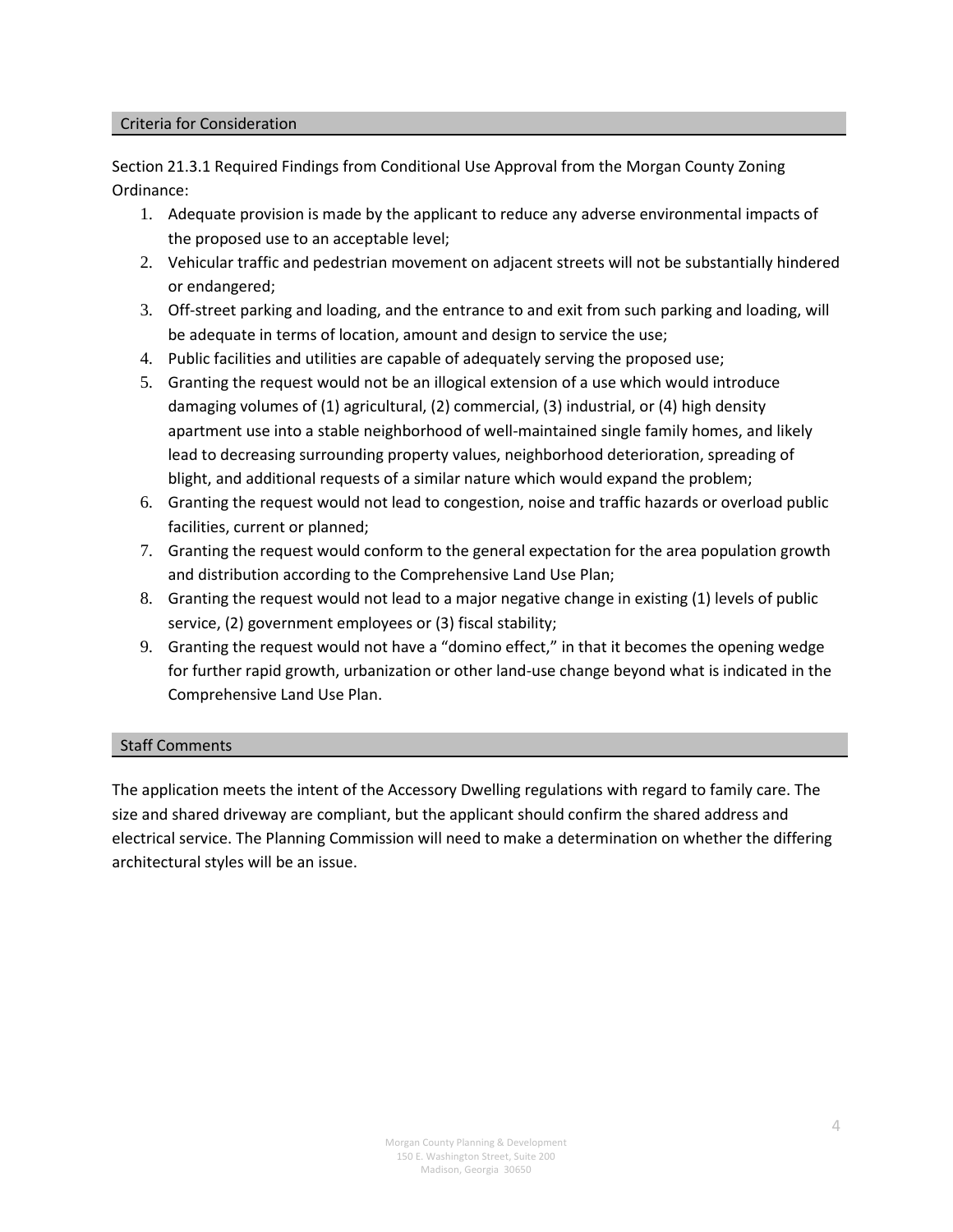Dear Board of Commissioners of morgan county:

This request of Approval to build our daughter a 800sg foot or less guest house on our property to live and help take care of aging grandina and pavents. Stoneys Marra, Mary Ann Britt has a house right beside us and having extra help marloy would be great. Tristan is about to be 21 and She has been dating a nice young man for Some time now, I feel tike doing this for her will give her Privacy to have her own space and bé an adult while also being nearby to help with different things that we<br>often need help huith. I know she does not want to have to live with her parents after she gets narried, she would, just to<br>be here for us, but I would love to be able to have this approved, So She don't have to, and she can have her OWN Space.

Thank you all for your time, Kandy + Stoney Birth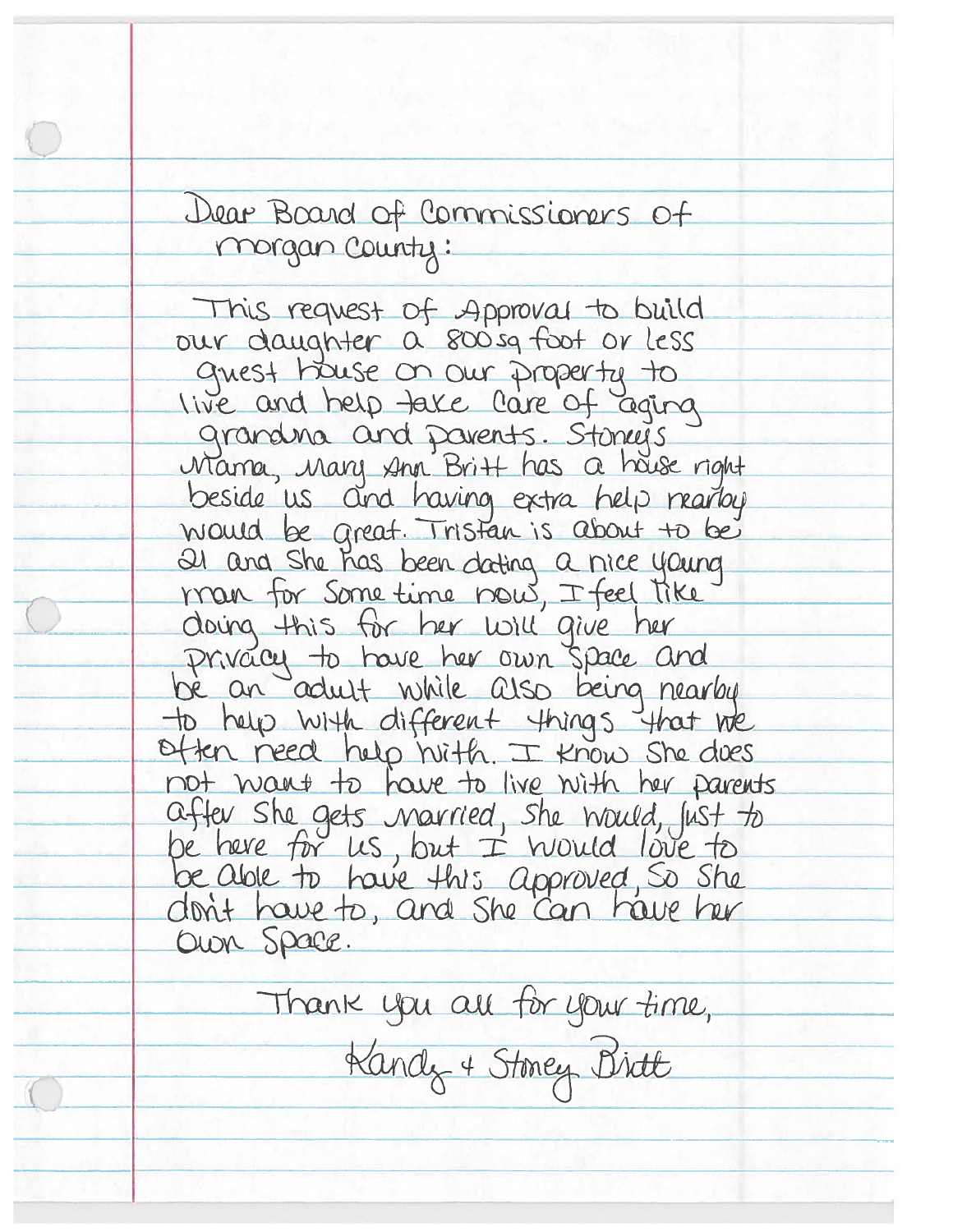### Cabin

## **Plan Number 94307** Order Code: 00WEB **Cabin Style House Plan** 94307

## 788 Sq Ft, 2 Bedrooms, 2 Full Baths



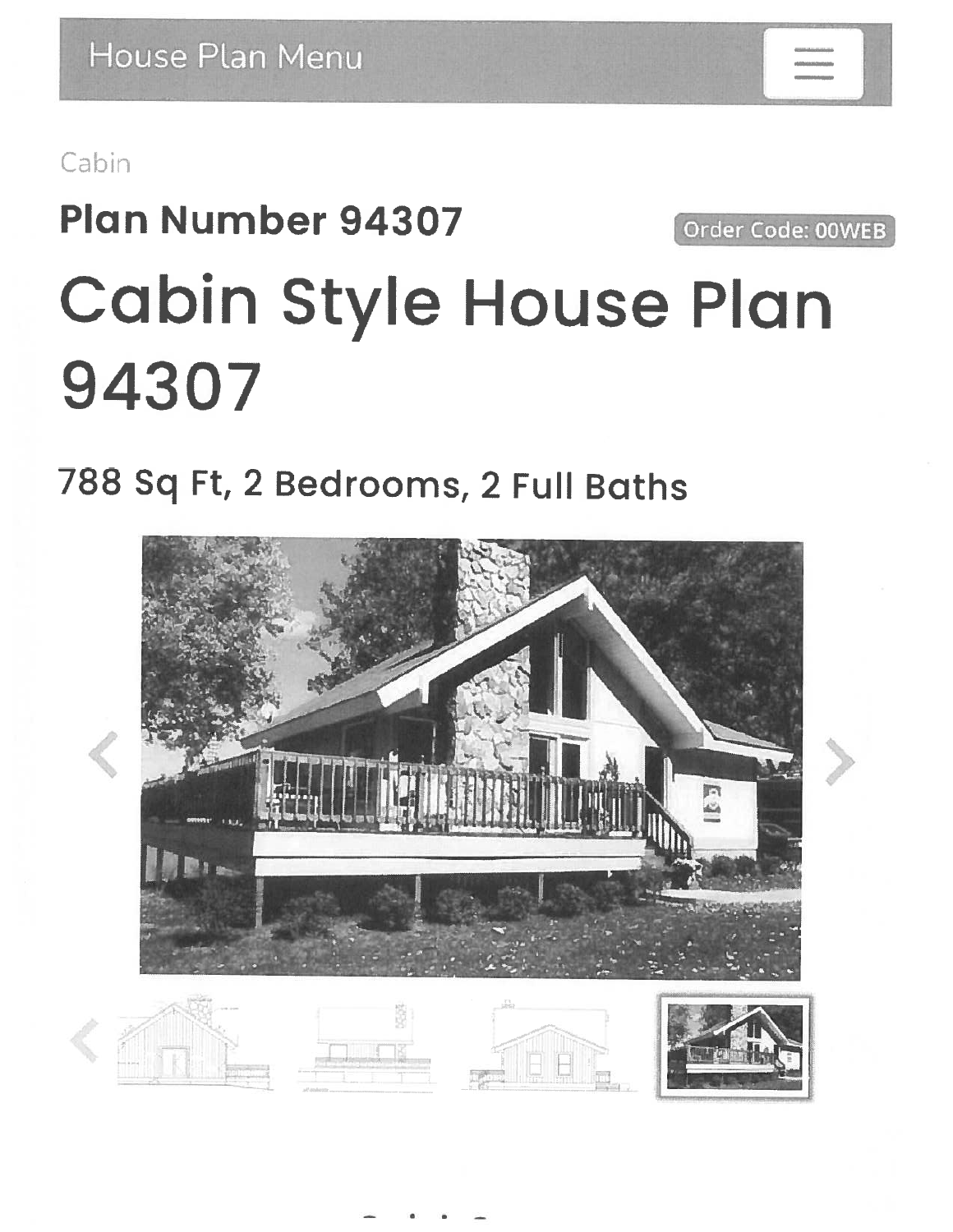Cabin

# **Plan Number 94307** Order Code: 00WEB **Cabin Style House Plan** 94307

## 788 Sq Ft, 2 Bedrooms, 2 Full Baths

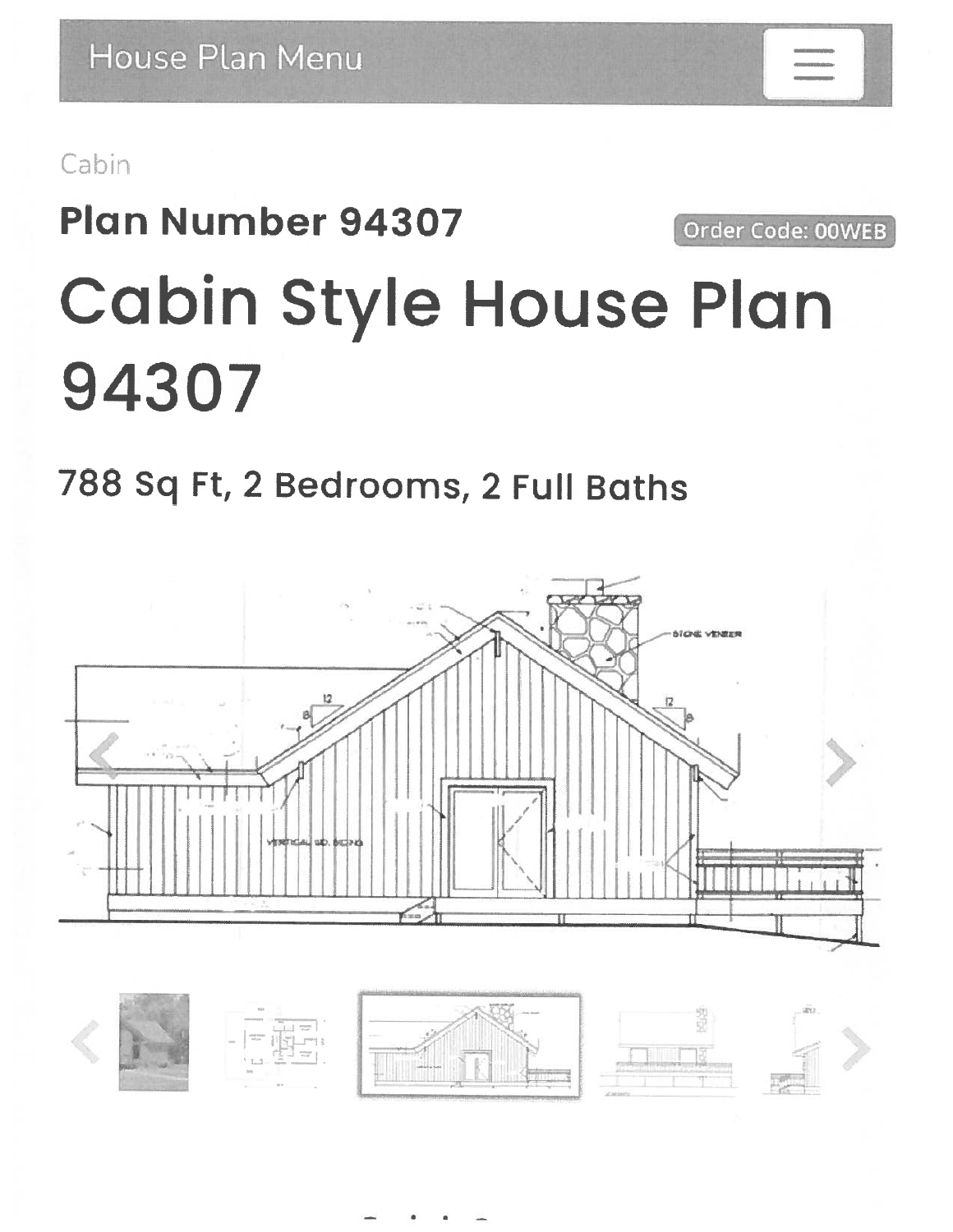Cabin

# **Plan Number 94307** Order Code: 00WEB **Cabin Style House Plan** 94307

### 788 Sq Ft, 2 Bedrooms, 2 Full Baths

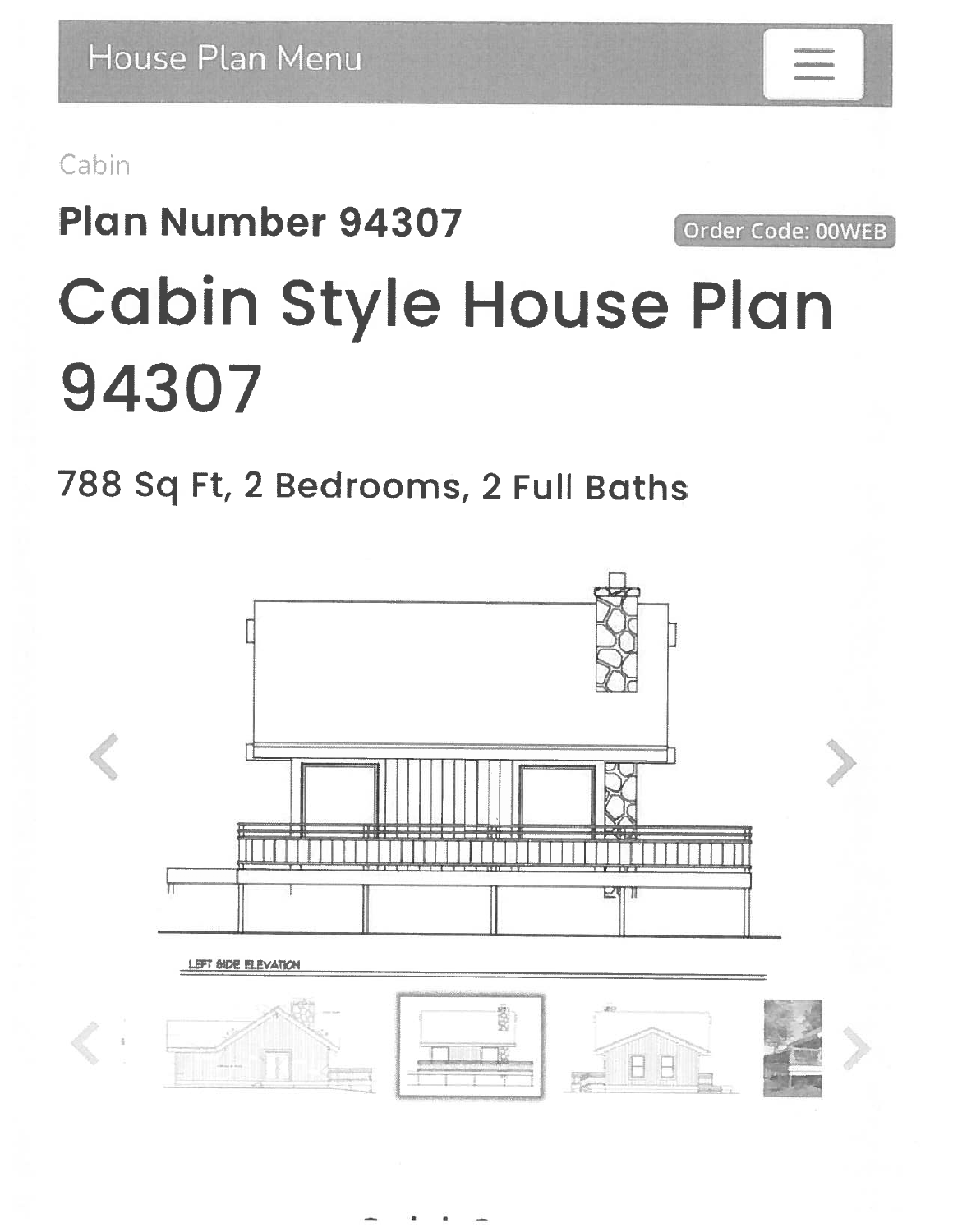